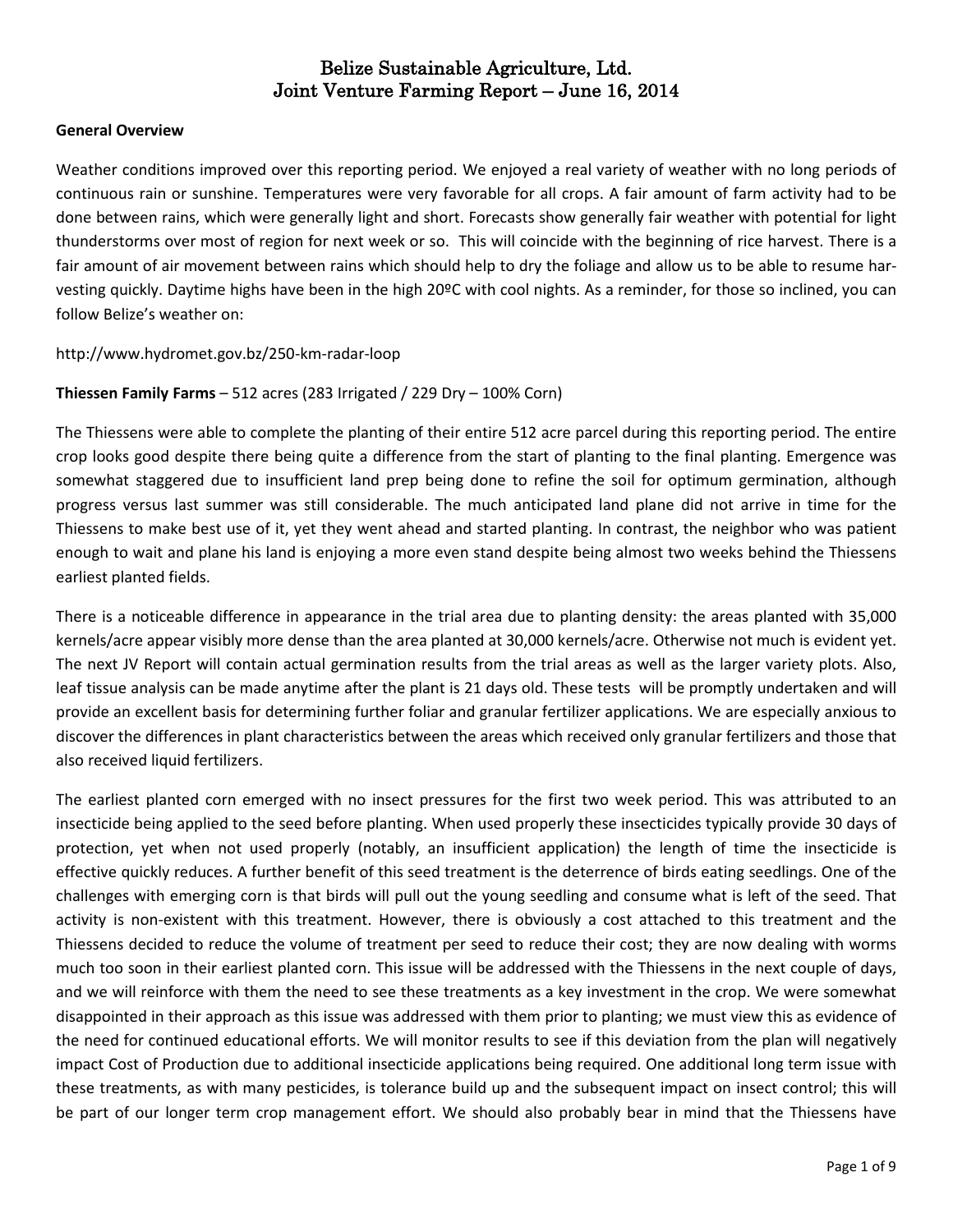nonetheless made considerable progress in the three crops we have worked with them, and these issues can and will be addressed.

Now that all the corn has been planted, we have been fortunate that the rains have been sufficient to avoid the need for irrigation. This is good in a number of ways; not only in reduced pumping costs and more equal growing conditions for the irrigated vs non irrigated portions of the field, steady rains also help the already applied nutrients become more soluble and therefore available to the plant. Continued rains at the present consistency would therefore be extremely valuable (although for those who have not yet finished planting these rains are of course a major distraction).

We continue to be excited about the trials for which Marlon is responsible. These cover a dedicated portion of a partially irrigated field covering a total of 131 acres, of which 71 are irrigated and 60 are non-irrigated, and an additional 8 acre non-irrigated field specifically focused on the application of worm castings as a fertilizer alternative. The trials will be particularly benchmarked against two adjacent Thiessen fileds totalling 103 acres of which 71 are irrigated and 32 are non-irrigated. There are many important data points that we expect to collect which should help us move forward with improving future corn crops. Indeed, the news of these trials has caught the attention of many other local farmers as well and both our processes and personnel are under scrutiny. We welcome this local scrutiny as it gives us a chance to hopefully help educate and possibly modernize the Indian Creek community's thinking from many of the old, traditional methods which have kept them in the 70-100 bushel/acre yield rut. Key Information we expect to obtain from these trial plots are:

- What are the measurable benefits, if any, of using liquid versus (more traditional) granular fertilizers?
- Up to what density do higher plant populations result in higher yields, and can we begin to "fine tune" optimum plant density in Belize?
- What are the cost/benefit ratios for higher investment in seed density and fertilizer type and application levels?

We are also doing a small 8 acre trial with worm castings as a fertilizer substitute (on a no cost to us basis!). The trial consists of 8 acres of castings incorporated directly under the seed at a rate of 500lbs per acre. Local trials have shown a very favorable cost/benefit for these castings in vegetable crops and the supplier is anxious to try this in corn. If the trial performs as he expects it to, it will interesting to see how traditional fertilizer suppliers respond, as this product has primarily been in the organic growers' tool chest. We see this trial, if it is successful, as a potentential first step towards crop nutrition techniques that are more soil friendly than traditional chemical fertilizers, and therefore inherently more sustainable in the long term. While our goal is to maximize yields, we will always prefer to do so in a way that is demonstrably more sustainable over the long term.

Finally, we are excited to report that the earliest planted corn will soon need its first application of nitrogen: a clear sign that the 2014 Summer Corn Crop is truly under way! This product is in storage locally and our crop-dusters are on standby for aerial application when the proper conditions arrive.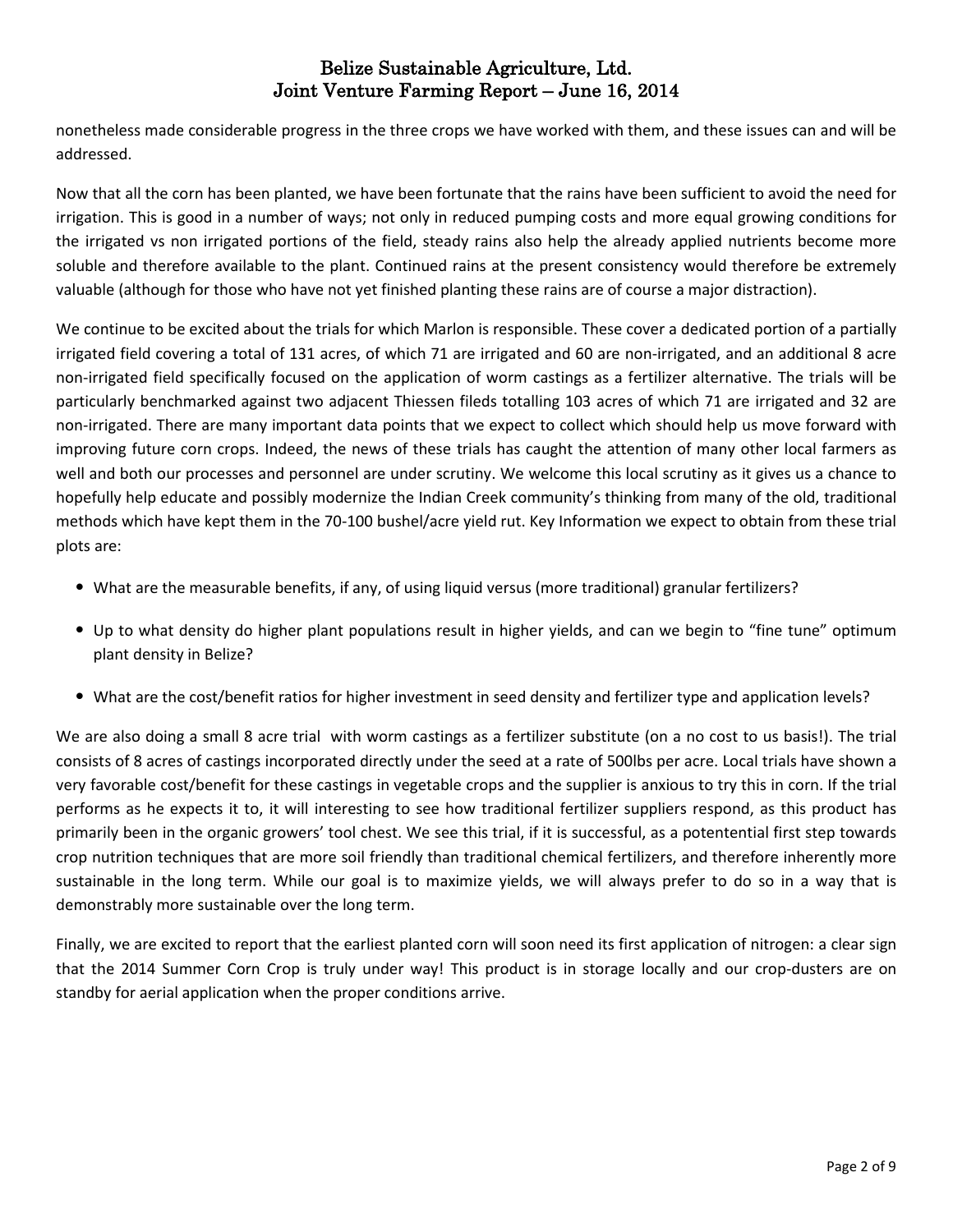

Thiessen Field TB-2 (Planted May 28) – June 14, 2014 Thiessen Field T2 (Planted June 6-7) – June 14, 2014



#### **Neufeld Family Farms** – 336 acres total (100 acres black eyed beans - 0 % Irrigated / 236 acres Rice – 100 % irrigated)

#### **Rice**

Jacob's rice is continuing to mature rapidly. At this moment it appears that his field 113 will be first to harvest, although suprisingly this was not the first field planted, and by a five day margin. We are not sure why this is happening but have a few suggestions;

- early grass control causing rice to suffer less
- only single application of grass herbicide reducing plant stress
- small field allowed very quick drainage of original irrigation water giving seeds a good chance to germinate

We will continue to monitor these fields for yield and compare Lot Records for more clues. Harvest is scheduled to begin on Monday June 23, 2014. So by the next JV Report we should be reporting the first harvest results! Jacpb's yields are projected to be in the range of 7000lb+/acre. As this is not an exact science (it is not like counting ears of corn per acre and kernel count per ear) we express these predictions with a fair bit of caution; indeed we suggest that even veterans of rice farming have been known to be off by a meaningful margin. However, the fields do look very good and it is exciting to be so close to the finish.

Jacob has his equipment ready. Due to recent rains it is now obvious that we will be harvesting his fields on tracks and Jacob has these installed on his combine. These recent rains are somewhat unfortunate as he was planning on "ratooning"<sup>(1)</sup> his fields. This becomes much more difficult as much of the rice plants get mashed into the muddy soil and die instead of sending new shoots which contain a fresh panicle. Ratooning is practiced throughout the world and is quite successful wherever the senesced plant can either be cut off just above the ground or rolled down with a smooth drum roller of sufficient weight to cause stalk to become kinked at ground level. Yields resulting from a ratoon crop are typically 30-60% of original yield but with almost no input costs. Furthermore, time to harvest is around 60 days vs 105- 120 depending on variety. For our purposes, this would in effect be a second rice crop in the same season.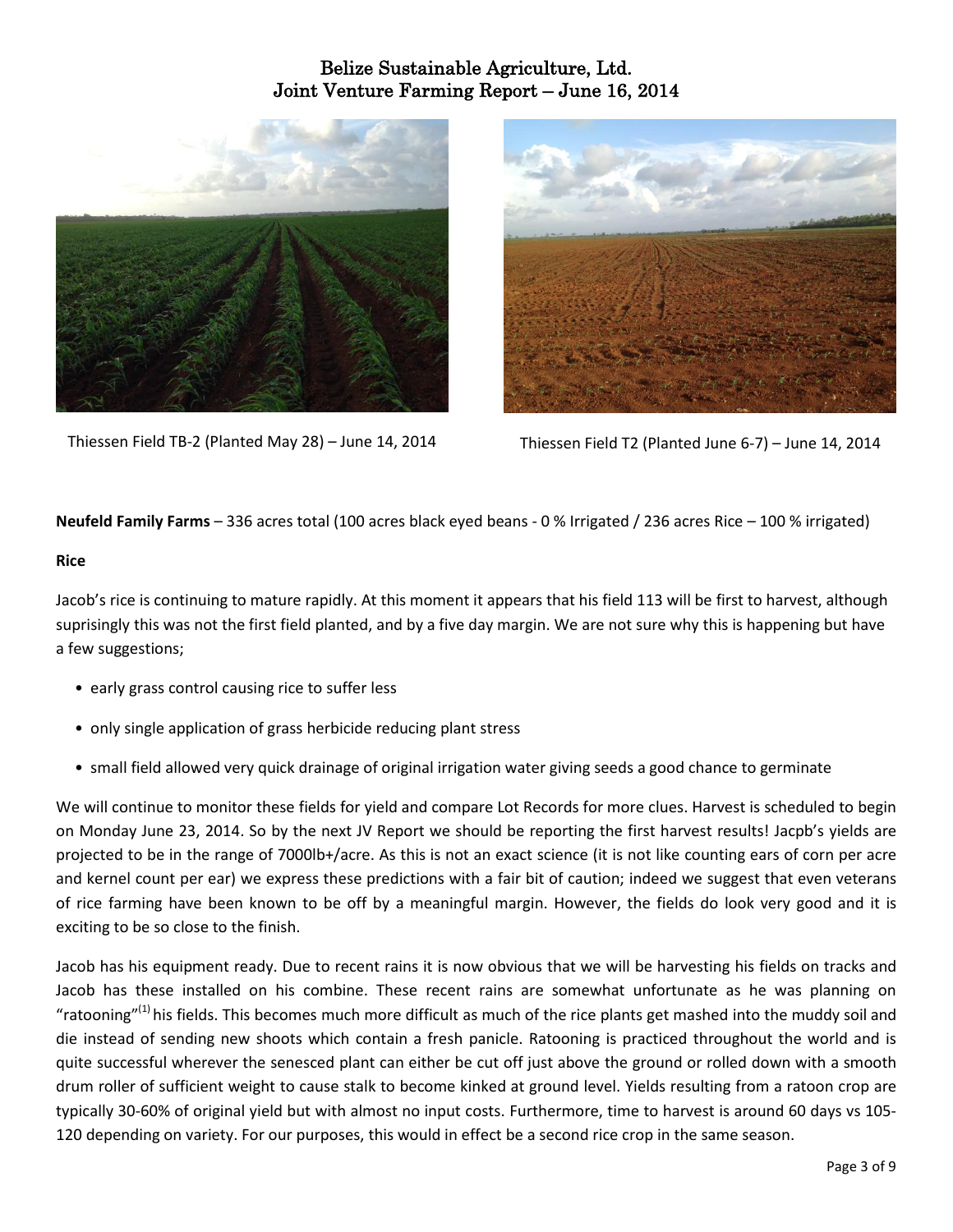The remainder of Jacob's rice (field 221) is in full head; these are the 27 acres that were seeded with seed lacking vigor and subsequently reseeded after a burn down was applied. This field does not look as promising as the remainder of his fields. This field is in clear need of leveling so that water levels can be maintained and proper pre-planting land work can be done prior. Assuming we have enough dry time in the forthcoming off-season, and that we continue to farm this land, we will ensure this leveling is done.

(1) Ratooning, the ability of rice plants to regenerate new tillers after harvest, may be one practical way to increase rice production per unit area and per unit time. Because ratooned rice has shorter duration than a new crop, it may increase productivity in areas where cropping intensity is limited by inadequate irrigation facilities or by a second crop where the rice season is less than *180 days. Besides short duration, it costs less to grow a ratoon crop than a new crop.*



JSN Field 121: ~10 days before harvest (June 16, 2014)

*(Note the heavy rice heads full of grain)*



JSN Field 113: ~10 days before harvest (June 16, 2014)

### **Marlon Dyck –** 420 acres (Rice 100 % irrigated)

Marlon's earliest planted rice (March 12-14) in fields 211-213 is now fully headed and in early stages of senescing. The fields are lodging in a few areas where the aircraft has overlapped and over-fertilized small sections of ground (n.b. "Lodging" is the collapse of the cereal stem when it can no longer support its own weight). But this can actually be a good sign when it occurs late in the crop! It means that there is more than the maximum weight in the panicle which the plant can bear. Much of this rice can still be harvested notwithstanding the amount of rain received. However, too much rain will cause the kernel to sprout on the panicle rendering it un-millable. These fields have been drained of water but with the persistence of small showers on an almost daily basis it is hard to believe this rice will not germinate. It is generally accepted that maximum yield can be achieved when 10% of the field is lodged due to heavy grains. Marlon's rice is not at that lodging level but is still at least three weeks from harvest.

Fields 221-226 are somewhat of a phenomenon to us; these are the fields that were reseeded due to poor vigor in the first planted seeds. These fields are currently at 79 days and should be fully headed. However they are not, and the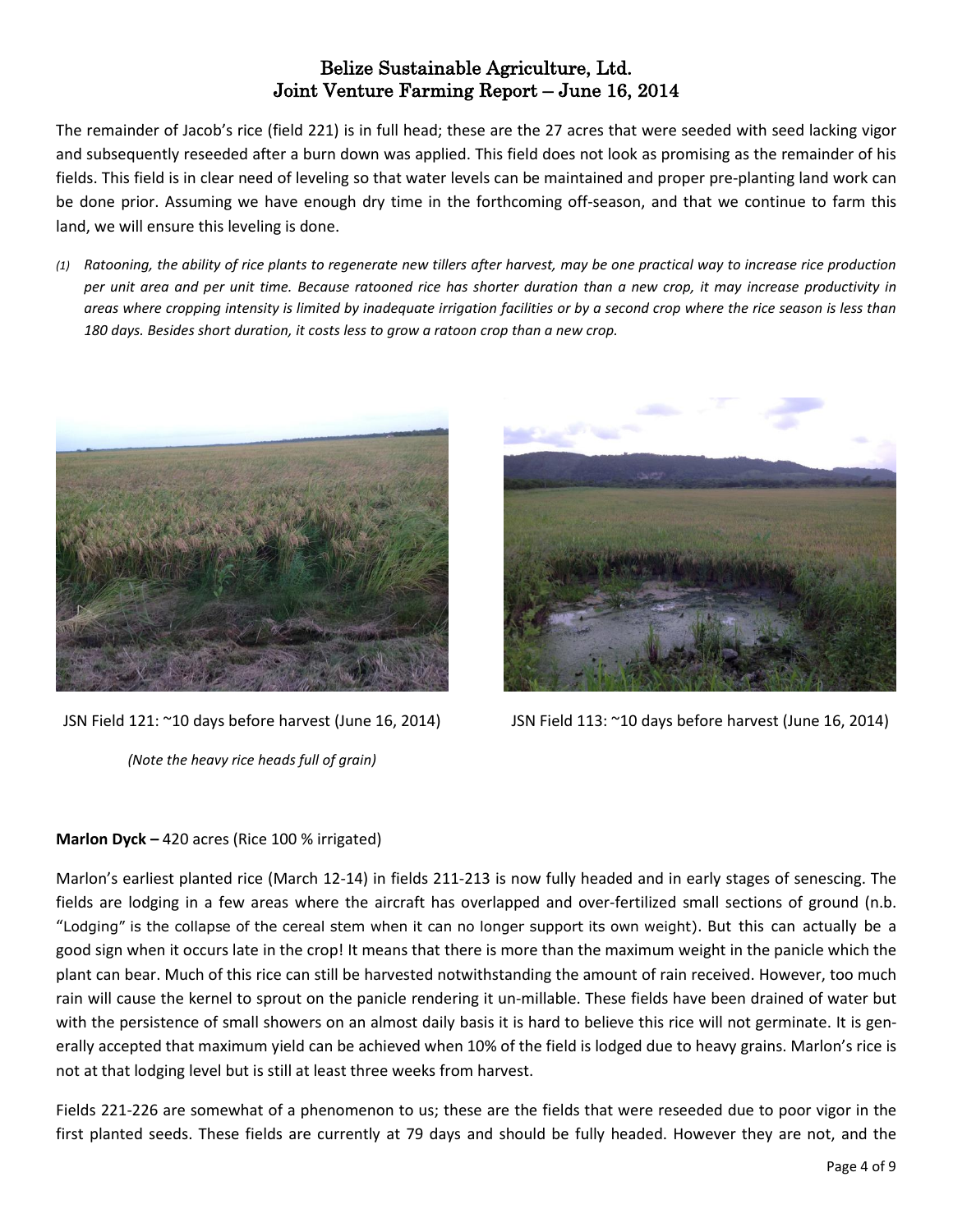reasons why are somewhat of a puzzle. There are individual heads popping up but not what you would expect to see at this day count. Upon closer examination, the girth of the plants is materially above average while the panicle is moving through the sheath as expected; it just seems to take longer than it should. Indeed, it appears as though the yield potential is extremely good due to an earlier application of glyphosate to kill the rice with poor vigor. This also killed much of the unwanted "red" or "wild" rice, significantly reducing competition for nutrients. We continue to monitor these fields without being alarmed; indeed, it should be extremely interesting to see what their yields will be.

Fields 231-237 were planted two days later (March 31, 2014) and their maturity has surpassed the earlier planted 220 series. These fields are approximately 50% headed and just slightly (by a few days) late in their expected cycle. We have been draining large amounts of water from these fields due to a combination of rainfall and general topography (which drains much of the area's water into these fields). Continuous water management is critical as the plant cannot be "drowned" and will thus continue to grow its stalk in order to keep the head above water. This in turn causes a weak stalk and subsequent lodging.

Marlon continues to prepare his machinery for harvest, which is still at least two weeks away, and he expects to have his equipment ready by end of this week. The combine Marlon will use is a John Deere 9500 CTS Rice Special, which is built specifically for rice, with numerous components specific to rice harvesting. These machines are capable of harvesting vast volumes of rice and cleaning it sufficiently so that it is ready for drying. While this particular harvester is a long way from new, many upgrades have been made in the past to keep this machine going and we expect good results!

#### **Other JV Farming Prospects**

As reported in the last JV Report we are excited about some other good pieces of land becoming available for BSA to rent. These will not be farmed on a JV program but rather will be managed by BSA personnel. Negotiations with HAC are complete and we are waiting final confirmation from their lien holder prior to proceeding. The lands are:

- **• HAC** rent ~650 acres of non-irrigated red soil in the San Carlos/Hillbank area. Land preparation has begun but has been delayed due to too much rainfall. The crop allotments are as follows; 120 acres corn and 530 acres soybeans. Varieties have been determined with 100 acres of soybeans being planted with a known local variety 3296. The remainder will be planted with Huasteca 400-a Mexican non GMO variety that a long proven track record. The corn ground will be planted with Syngenta Impacto variety, another proven top performer.
- **• HAC** rent ~280 acres of non-irrigated sandy black soil in the Blue Creek area, almost adjacent to our current rice crops. The crop being planted here has not been determined. Much of this is dependent on when we will be able to work the soil. The later in the crop season we get, the less our options. Possibilities are that this will be left for a July planting of soybeans or a fall planting of milo. Demand seems to remain high for milo and usually a window of opportunity opens in September/November to adequately prepare the solid for good germination. Work will begin on this ground as soon as weather permits.

#### **Summary and Conclusion**

We continue our search for large volume buyers in Guatemala, El Salvador, Mexico and the rest of the Caribbean region. We have one much anticipated meeting this week with a large buyer representing a major Guatemalan consumer. We are interested in negotiating with him as he has indicated he would be interested in purchasing the entire output of BSA's owned farmland and its JV farmland (including when production areas reach 30-40,000 acres!) He claims to really like the quality and proximity of Belizean corn. Of course there would be many issues that would need negotiation and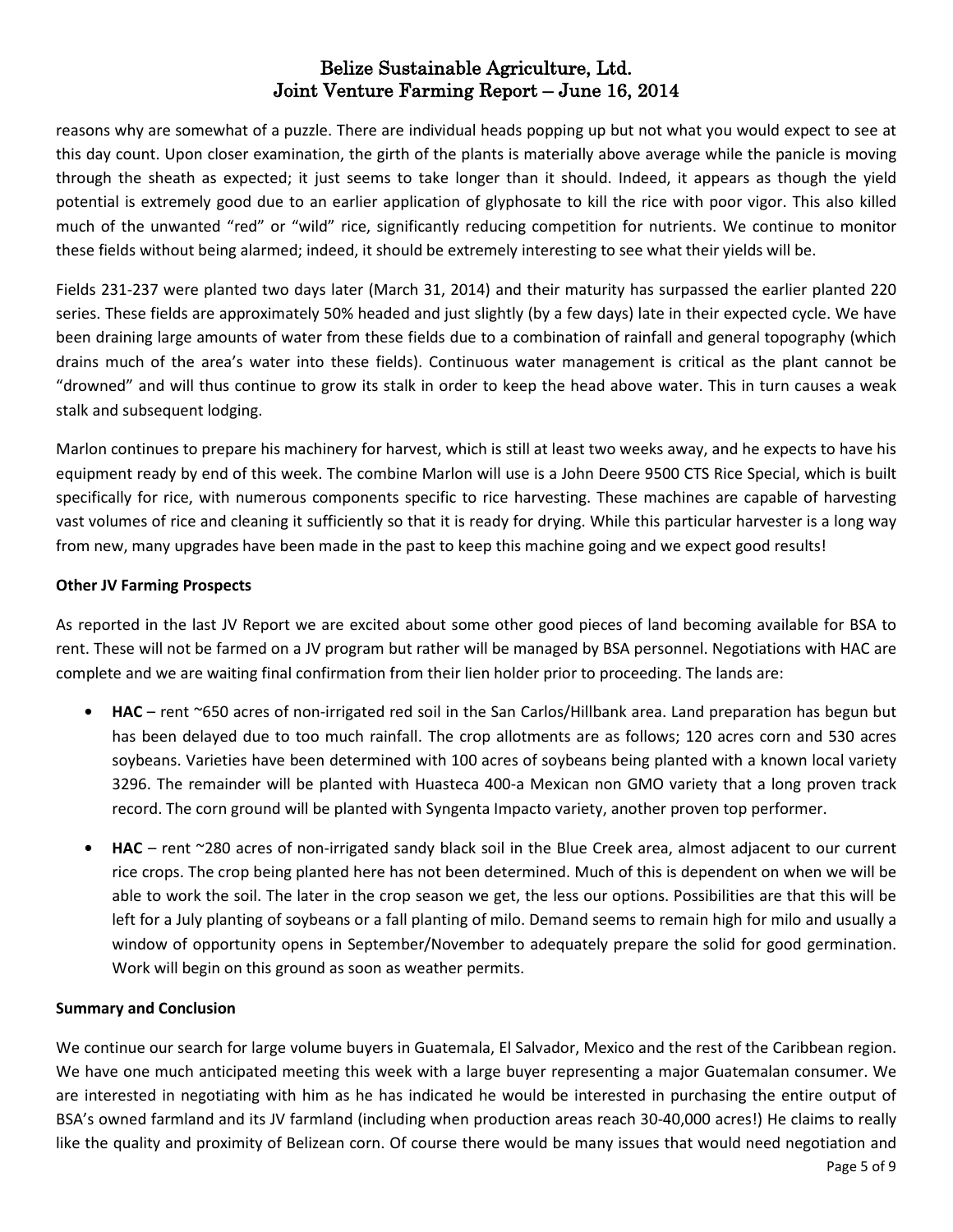agreement, from price, to delivery and payment terms, and indeed to varieties. This prospective purchaser is very specific about which variety he needs (Dekalb 7088) for his purposes and will apparently pay a premium for that variety. He has in the past established "gray routes" through the border and is well familiar with the logistics of moving large volumes of grain. Our challenge is to establish reliable transportation mechanisms through official channels, for which we hope to use a first 500 mt sale as a learning exercise. So we await this prospective partner's arrival, recognizing that our neighbors are not always as punctual or rigorous as one would like...

Another contact has also been made with a large Guatemalan corn consumer from the feed industry: Comayma. This lead was received through Beltraide, the government entity responsible for promoting both Foreign Direct Investment and for assisting Belizean industry with exports. Early contacts are slow and irregular, but we have been assured of their interest and will pursue this lead.

We have also introduced ourselves to several other high volume users in Guatemala and El Salvador namely Frito-Lay and Diana. They too are interested in specific varieties, and will apparently pay significant premiums for those varieties. They also have indicated that they would like us to come see them for further discussions instead of email or phone conversations. This is definitely part of the plan moving forward!

Local corn sales have slowed down somewhat with reduced exports to Guyana being the main reason, and it now appears there will be a local surplus before the new crop arrives in November. We understand that the local co-ops in Blue Creek and Indian Creek have so far only sold about two-thirds and one half respectively of their stored corn. Thus there may well be some consolation in the fact that a significant quantity of early planted corn has been wiped out due to excessive rains, especially when planted in heavier "black" soils. Fortunately our crops have not been affected in this way and we are pleased we chose to avoid farming heavy black soils in the Blue Creek area.

We believe we have secured enough temporary storage for the Summer 2014 corn crop. However, with the strong projected growth in our farmed acreage, it has always been part of our business plan that we have our own drying, storage and handling facility (indeed, we plan to have one in both the Cayo and Orange Walk districts). Recent progress on funding for CSA has provided resources for planning work (albeit not purchasing) in this key area, and several contacts have been made in the USA with leading equipment suppliers, notably Brock, GSI, Sukup and Superior. A "grain facility tour" is being planned for key BSA personnel as well as preliminary design and planning meetings with suppliers, who seem generally ready to provide up front design and planning services at little or no cost. This tour should help us better determine our needs, narrow our choice of manufacturer and generally help us in planning to move forward. So far we have been particularly impressed by Superior, the smallest of the suppliers, who seem particularly eager to accommodate our requests for information and details. We will share progress on this important project as it develops.

Thanks!

John Peters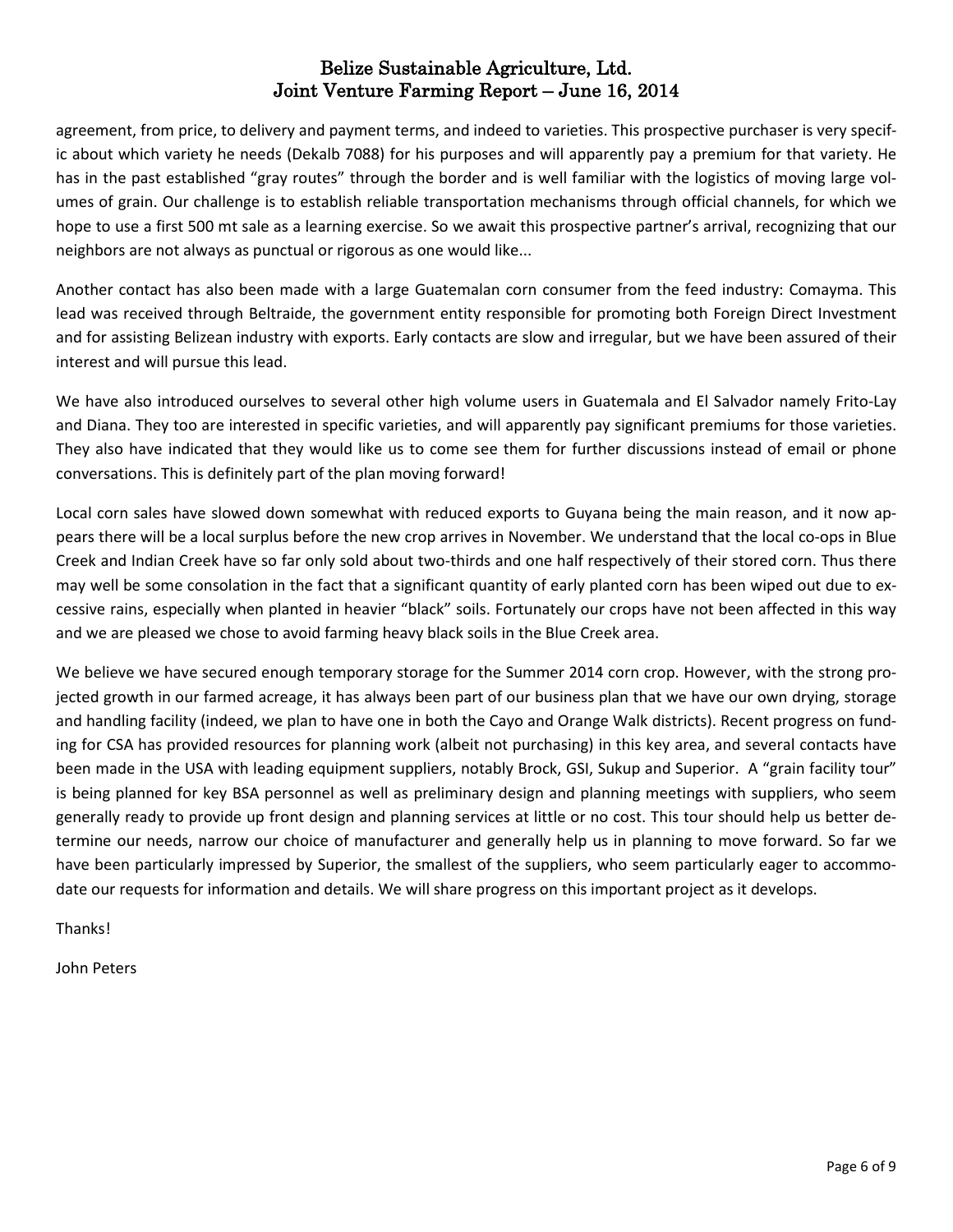| Grower                                         | Location  | Field<br>$\#$   | Acres | Irr?        | Soil<br><b>Type</b> | Crop         | Seed Variety<br>(count/acre)                                                                                                        | Plant<br>Date   | Stand<br>Date | Fertilizer<br>Program                                                                                                                   | Comments                                                           |
|------------------------------------------------|-----------|-----------------|-------|-------------|---------------------|--------------|-------------------------------------------------------------------------------------------------------------------------------------|-----------------|---------------|-----------------------------------------------------------------------------------------------------------------------------------------|--------------------------------------------------------------------|
| BSA/<br>Marlon & Team                          | Hillbank  | ?               | 120   | ${\sf N}$   | Red                 | Corn         | Syngenta Impacto                                                                                                                    |                 |               | TBA                                                                                                                                     | Waiting finalization of HAC agree-<br>ment                         |
| BSA/<br>Marlon & Team                          | Hillbank  | ?               | 530   | N           | Red                 | Soy<br>Beans | Huasteca 400<br>430 acres<br>3296<br>100 acres                                                                                      |                 |               | TBA                                                                                                                                     | Waiting finalization of HAC agree-<br>ment                         |
| Thiessen<br><b>Brothers</b>                    | SC        | T1              | 131   | 80Y<br>51N  | Black-red<br>loam   | Corn         | Dekalb 7088<br>131 acres<br>(30,000)                                                                                                | June 6-7        | June 9-10     | 14-36-12<br>150lb<br>18-46-0<br>50lb                                                                                                    | Reviewing germination                                              |
| Thiessen<br><b>Brothers</b>                    | <b>SC</b> | T2              | 139   | 80Y<br>59N  | Black-red<br>loam   | Corn         | Pioneer 4226<br>139 acres<br>(30,000)                                                                                               | May 29          | June 1        | 14-36-12<br>150lb<br>18-46-0<br>50lb                                                                                                    | Reviewing Germination results<br>Germination good<br>Vigor good    |
| Thiessen<br><b>Brothers</b>                    | <b>SC</b> | Trial<br>$TB-1$ | 51    | 36 Y<br>15N | Red                 | Corn         | Syngenta Impacto<br>26 acres<br>(30,000)<br>25 acres<br>(35,000)                                                                    | May 28          | <b>May 31</b> | 14-36-12<br>150lb<br>18-46-0<br>50lb                                                                                                    | Reviewing Germination results<br>Germination good<br>Vigor good    |
| Thiessen<br><b>Brothers</b>                    | SC        | Trial<br>$TB-2$ | 52    | 36 Y<br>16N | Red                 | Corn         | Dekalb 7088<br>26 acres<br>(30,000)<br>26 acres<br>(35,000)                                                                         | May 28          | May 31        | 14-36-12<br>150lb<br>18-46-0<br>50lb                                                                                                    | Reviewing Germination results<br>Germination good<br>Vigor good    |
| Thiessen<br>Brothers /<br>Marlon Dyck<br>Trial | SC        | Trial<br>$MD-1$ | 131   | 71 Y<br>60N | Red                 | Corn         | Syngenta Impacto<br>30.5 acres<br>(30,000)<br>30.5 acres<br>(35,000)<br>Dekalb 7088<br>35 acres<br>(30,000)<br>35 acres<br>(35,000) | <b>June 7-8</b> | June 10-11    | 14-36-12<br>150lb<br>+ liquid<br>AlgaEnzims 1L/ac<br>AlZinc .5L/ac<br>Complex NPK<br>10L/ac<br>Complex NS+P<br>10L/ac<br>SinerFos 6L/ac | Trial Plot managed by Marlon Dyck<br>Reviewing Germination results |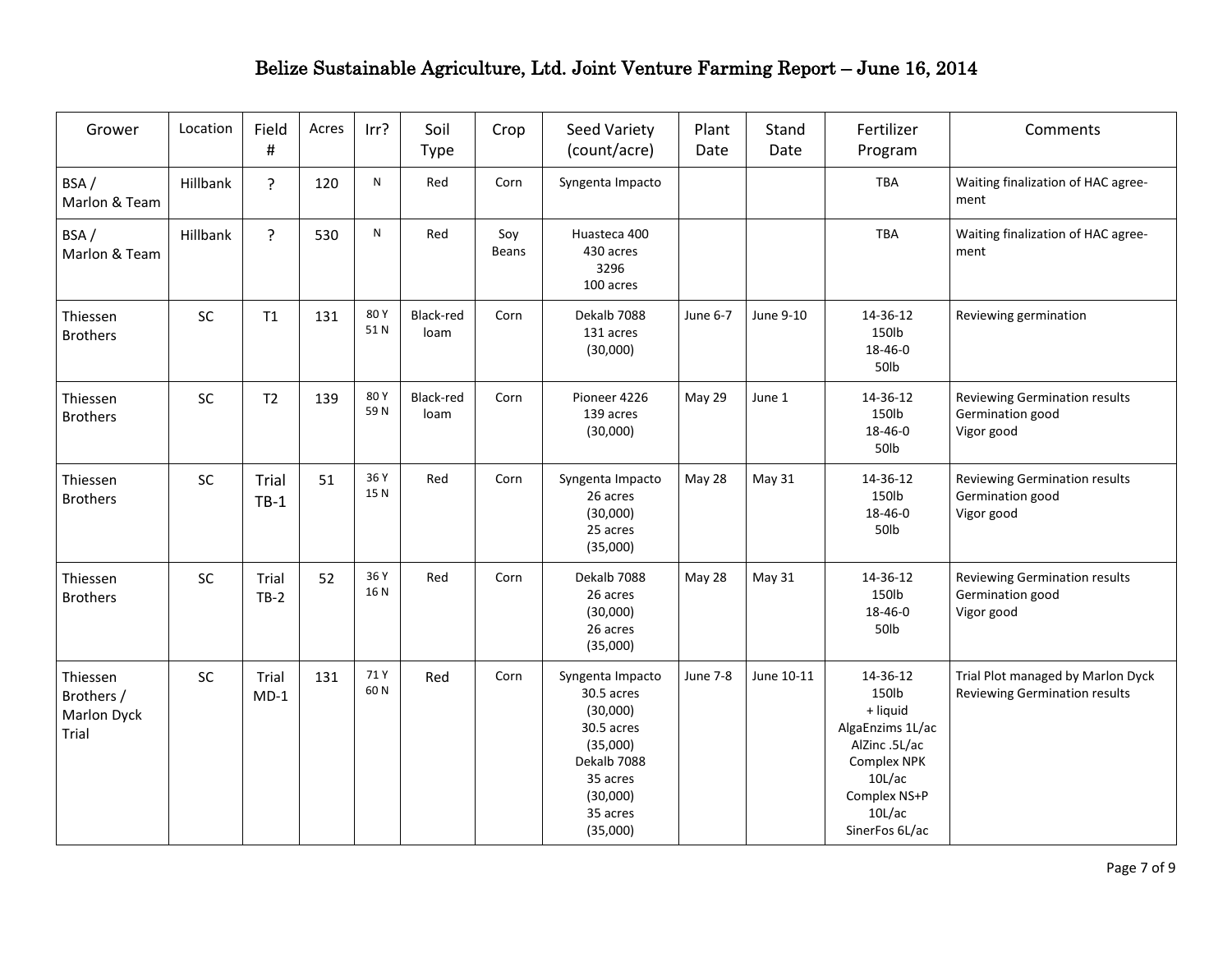|                             |               |                                                    |     |              |                       |                   |                              |                    |                 | SinerPotasio 8L/ac<br>SinerPlus 1L/ac                                                                                                                                            |                                                                                                                                                               |
|-----------------------------|---------------|----------------------------------------------------|-----|--------------|-----------------------|-------------------|------------------------------|--------------------|-----------------|----------------------------------------------------------------------------------------------------------------------------------------------------------------------------------|---------------------------------------------------------------------------------------------------------------------------------------------------------------|
| Thiessen<br><b>Brothers</b> | SC            | Trial<br>Castings                                  | 8   | $\mathsf{N}$ | Red                   | Corn              | Syngenta Impacto<br>(35,000) | June 6             | June 8          | 14-36-12<br>150lb<br>+ liquid<br>AlgaEnzims 1L/ac<br>AlZinc .5L/ac<br>Complex NPK<br>10L/ac<br>Complex NS+P<br>10L/ac<br>SinerFos 6L/ac<br>SinerPotasio 8L/ac<br>SinerPlus 1L/ac | Black Casting Trial Plot managed by<br>Marlon Dyck<br><b>Reviewing Germination</b><br><b>Germination Good</b><br>Vigor Good                                   |
| BSA/<br>Marlon & Team       | Blue<br>Creek | ?                                                  | 80  | ${\sf N}$    | Sandy<br>loam         | Corn?             | (seeds/acre)                 |                    |                 | <b>TBA</b>                                                                                                                                                                       | Waiting finalization of HAC agree-<br>ment                                                                                                                    |
| TBA                         | Blue<br>Creek | $\overline{?}$                                     | 200 | ${\sf N}$    | Sandy<br>Loam         | Soybeans<br>Milo? | (seeds/acre)                 |                    |                 | <b>TBA</b>                                                                                                                                                                       | Waiting finalization of HAC agree-<br>ment                                                                                                                    |
| Marlon Dyck                 | Rio Bravo     | $210 -$<br>212<br>$220 -$<br>226<br>$231 -$<br>237 | 420 | Y            | Heavy<br><b>Black</b> | Rice              | Cheniere<br>(local supplied) | March<br>$12 - 13$ | Vigor<br>issues | Base<br>liquid fertilizers<br>40-0-0-6s<br>81lb<br>10-36-10-6.8s-9zn<br>68lb<br>40-0-0-6s<br>75lb<br>10-36-10-6.8s-9zn<br>75lb<br>40-0-0-6s 100lb<br>10-40-5-7s-7zn<br>30lb      | 210-220-230 planted<br>Significant Issues due to bad seed<br>210 Series now much improved<br>220-230 Very Promising                                           |
| Jacob S<br>Neufeld          | Rio Bravo     | $110 -$<br>114<br>$121 -$<br>123                   | 230 | Y            | Heavy<br><b>Black</b> | Rice              | Cheniere                     | March<br>$5 - 7$   |                 | 15-15-15<br>65lb<br>12-24-12<br>65lb<br>$40 - 0 - 0 - 6s$                                                                                                                        | 236 acres planted<br>Some algae in 110s, one field, 122,<br>suffered from poor seed, replanted.<br>121-122 now looking very good<br>Yield potential very good |